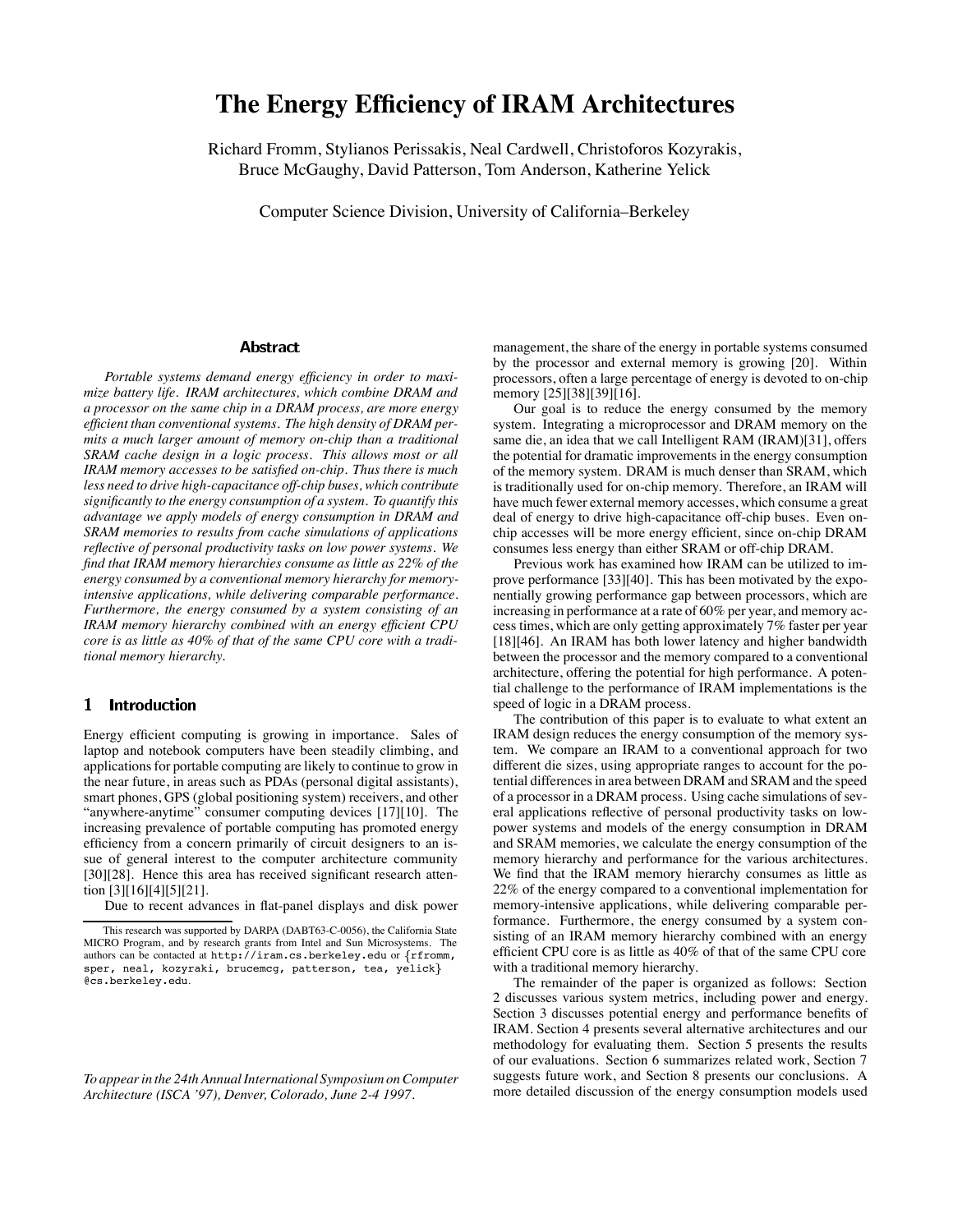for our evaluations is included as an Appendix.

### $\overline{2}$ **Metrics**

Various metrics provide different perspectives on the characteristics of a portable computer system.

# 2.1 Power

Traditionally, the unit of concern for portable devices has been power, measured in Watts. Power represents the amount of energy consumed per unit time:  $Power = Energy/Time$ .

Power is a useful metric for certain concerns. The amount of power required by a system determines, for a fixed voltage, how much current a battery or other power source must be able to deliver. Also, higher power leads to high temperature, which in turn leads to more expensive packaging and a cooling system that can be more expensive, larger, and heavier.

### 2.2 Energy

As anyone who has ever used a portable computer can attest, the overriding concern for a user of such a system is battery life. Battery life is measured in units of energy, not power. Energy is the product of power and time, i.e.,  $Energy = Power \cdot Time$ . For a given amount of work, what matters most to the user is how much energy is required to do that work.

Thus energy efficiency, measured in energy consumed per instruction, or MIPS per Watt, is a better metric than power for measuring how a given machine best utilizes limited battery life [6][45][16]. Energy per instruction and MIPS per Watt are inversely proportional to each other, as can be seen from the following relationship:

$$
\frac{Energy}{Instruction} = \frac{Energy/Sec}{Instruction/Sec} \propto \frac{Watts}{MIPS}
$$

Power can be a deceiving metric, since it does not directly relate to battery life. For instance, if the clock rate of a processor is cut in half, then the processor will consume approximately half the amount of power, assuming that the voltage is held constant, since  $Power = Frequency \cdot Capacitance \cdot Voltage^2$ . However, if all else is kept equal, it will now take approximately twice as long to execute a sequence of instructions. Thus the energy consumed by the processor for some given amount of work will be roughly the same.<sup>1</sup> Even worse, since the task will take longer, the energy consumed by the display and other components of the system will be greater.

At the extreme, slowing the frequency down to zero and putting the processor in sleep mode wins if processor power consumption is the only metric, yet this allows no work to be accomplished.

#### 2.3 Performance

Besides energy efficiency, users are also concerned about performance. Users of portables are willing to tolerate lower performance than a desktop system has, but performance still matters. Portable systems are being used increasingly for more demanding applications that require higher performance. Examples include preparing large, graphical presentations, audio and video playback, handwriting recognition, and speech recognition. The goal is to be able to deliver high performance while still maintaining energy efficiency.



**Figure 1**: **Notebook Power Budget Trends**

In general, performance is measured by the execution time of a workload. However, we use MIPS to compare the performance of different systems on a given application since we limit our consideration to a single executable for a single instruction set architecture[18].

#### **Benefits of Processor-Memory Integration** 3

### 3.1 Energy Components of Current Systems

Given that portable devices, and hence energy efficient systems, are becoming more prevalent, it is useful to examine where the energy is consumed in such a device. Figure 1 shows the breakdown of the power consumption over time in IBM ThinkPad notebook computers [20]. Whereas the power used to be dominated by the screen, over time the CPU and memory are becoming an increasingly significant portion of the power budget. In smaller handheld portable devices, such as the Apple Newton and U.S. Robotics Pilot, there is no disk and the screen consumes much less power. The LCD on the original Newton consumed only 5 mW for static images, for example [6]. Hence, for these systems the power consumption of the CPU and memory is an even larger fraction of the total.

There are three parts to the portion labeled "CPU and Memory" in Figure 1: CPU core, on-chip caches, and external memory. The introduction of low power CPU cores places an even greater emphasis on the energy consumed by the memory system, both on-chip and off-chip. Considering only the on-chip costs, several studies show a roughly equal division of power or energy (different studies used different metrics) between CPU and memory.

StrongARM [25][38], a microprocessor by Digital that implements the ARM instruction set, delivers 183 Dhrystone MIPS at 160 MHz while dissipating less than 0.5 W. The 32 KB of on-chip caches consume 43% of the CPU power.

Sato, Nagamtsu, and Tago [39] used a power simulator of a generic RISC processor, examining both the current drawn by the various components and the percentage of time those components are used. Their results indicate that the instruction and data caches consume 60% of the total processor power.

Gonzalez and Horowitz [16] show in their simulations that 25- 40% of the energy on a microprocessor is dissipated by the on-chip caches. They note that although each individual memory cell dissipates very little energy, the total represents a very significant sum. They are pessimistic that the combined goals of energy efficiency and performance can improve significantly since the energy is dissipated in so many small units. They feel that only a "radical new architecture" can significantly improve this situation.

Reducing the clock rate may also make it possible to lower the voltage [45], which would reduce both energy and power consumption, at the cost of decreased performance.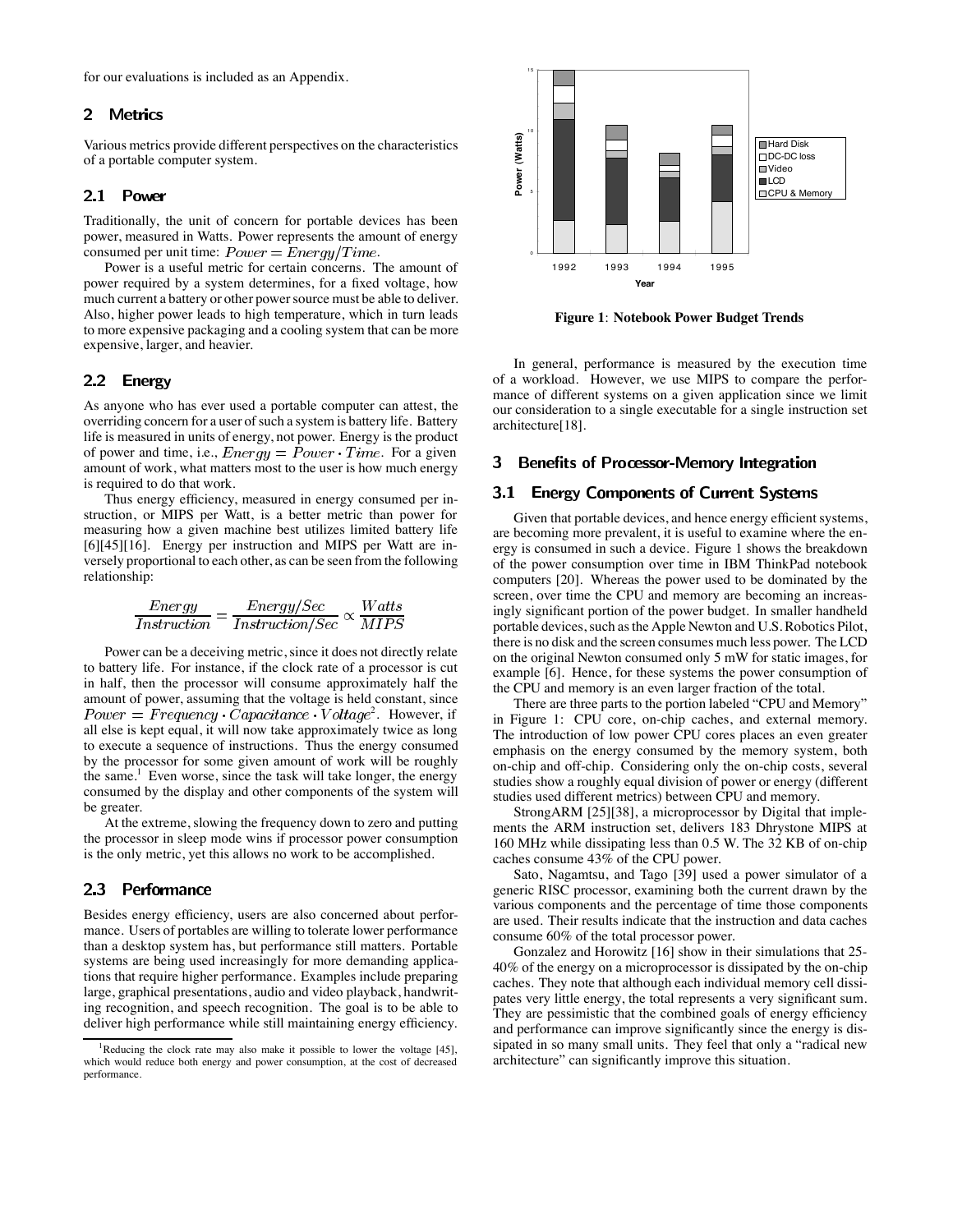| die size                     |                                                          | Small                         | Large                      |                               |  |
|------------------------------|----------------------------------------------------------|-------------------------------|----------------------------|-------------------------------|--|
| implementation               | Conventional                                             | <b>IRAM</b>                   | Conventional               | <b>IRAM</b>                   |  |
| <b>CPU</b> frequency         | 160 MHz                                                  | 120 MHz $(0.75 \text{ X})$ to | 160 MHz                    | 120 MHz $(0.75 \text{ X})$ to |  |
|                              |                                                          | 160 MHz $(1.0 X)$             |                            | 160 MHz $(1.0 X)$             |  |
| technology                   | $0.35 \ \mu m \text{ logic}$                             | $0.35 \ \mu m$ DRAM           | $0.35 \mu m$ logic         | $0.35 \ \mu m \text{ DRAM}$   |  |
| $L1$ config                  | $16$ KB I + 16 KB D                                      | $8 K B I + 8 K B D$           | $8$ KB I + $8$ KB D        | $8 KBI + 8 KBD$               |  |
| L1 associativity             | $32$ -way                                                | $32$ -way                     | $32$ -way                  | $32$ -way                     |  |
| L1 write policy              | write-back                                               | write-back                    | write-back                 | write-back                    |  |
| L1 block size                | 32 Bytes                                                 | 32 Bytes                      | 32 Bytes                   | 32 Bytes                      |  |
| $L1$ type                    | SRAM on-chip                                             | SRAM on-chip                  | SRAM on-chip               | SRAM on-chip                  |  |
| L1 access time               | 1 cycle                                                  | 1 cycle                       | 1 cycle                    | 1 cycle                       |  |
| $L2$ config                  |                                                          | 256 KB $(16:1)$ to            | 256 KB $(32:1)$ to         |                               |  |
|                              |                                                          | 512 KB $(32:1)$ unified       | 512 KB (16:1) unified      |                               |  |
| L <sub>2</sub> associativity |                                                          | direct-mapped                 | direct-mapped              |                               |  |
| L2 write policy              |                                                          | write-back                    | write-back                 |                               |  |
| L <sub>2</sub> block size    |                                                          | 128 Bytes                     | 128 Bytes                  |                               |  |
| L2 type                      |                                                          | DRAM on-chip                  | SRAM on-chip               |                               |  |
| L <sub>2</sub> access time   |                                                          | $30$ ns                       | 3 cycles (18.75 ns)        |                               |  |
| main memory                  | 8 MB DRAM off-chip                                       | 8 MB DRAM off-chip            | 8 MB DRAM off-chip         | 8 MB DRAM on-chip             |  |
| memory latency               | $180$ ns                                                 | $180$ ns                      | $180$ ns                   | $30$ ns                       |  |
| bus width                    | narrow $(32 \text{ bits})$<br>narrow $(32 \text{ bits})$ |                               | narrow $(32 \text{ bits})$ | wide $(32 \text{ Bytes})$     |  |

**Table 1**: **Architectural Models Used for Evaluation.** The SMALL and LARGE models roughly correspond to the die sizes given in Table 2. It is economically feasible to build large memory arrays by using redundancy. StrongARM's caches, in contrast, use no redundancy. Memory capacity and speed differentials between the CONVENTIONAL and IRAM models, including the variations in CPU frequency and L2 cache size, are based on the arguments presented in Sections 4.1 and 4.2 respectively. All caches are write-back to minimize energy consumption from unnecessarily switching internal and/or external buses. The 30 ns on-chip DRAM access time is based on [24], the 180 ns off-chip access time is based on [11], and the 18.75 ns on-chip L2 SRAM cache access time is chosen to be slightly larger than the on-chip L2 cache of the Alpha 21164A [8], which is slightly smaller (96 KB). The "narrow" bus width matches StrongARM, and the "wide" bus width takes advantage of the additional bandwidth available to main memory in an IRAM configuration. Note that it is only sensible to perform comparisons between SMALL-CONVENTIONAL and SMALL-IRAM and between LARGE-CONVENTIONAL and LARGE-IRAM. The SMALL and LARGE models correspond to different die sizes and are not meant to be compared to one another.

### $3.2$ **IRAM Energy Benefits**

Although the concept of IRAM may represent a somewhat "radical" implementation, the integration of processor and memory has the potential to improve energy efficiency with a relatively simple system architecture.

There are numerous ways in which processor and memory can be integrated: 1) putting SRAM memory with a CPU in a logic process; 2) putting CPU logic with memory in a DRAM process; 3) putting DRAM memory with a CPU in a logic process. The first idea represents the conventional approach, using SRAM caches for on-chip memory. The second idea is what we are suggesting for IRAM. The third idea has a number of technological disadvantages, including a significant loss in memory density and a much higher refresh rate for the DRAM, due to DRAM process optimizations which are not present in a logic process [12]. Therefore, we only consider the first two approaches.

IRAM has a number of advantages over a conventional approach in achieving energy efficiency. First, DRAM is more energy efficient than SRAM per memory access, so accesses to the on-chip memory consume less energy. More importantly, since DRAM is much denser (see Section 4.1), more memory can reside on-chip, allowing some applications to become entirely chip-resident and significantly reducing the frequency of off-chip accesses for other applications. Driving high-capacitance off-chip buses requires a large amount of energy, so significantly reducing the number of offchip accesses dramatically reduces the overall energy consumption.

# 3.3 IRAM Performance Benefits and Challenges

IRAM also has the potential for higher performance than a conventional approach. Even without considering architectural models specifically tailored to exploit the low-latency, high-bandwidth characteristics possible from an IRAM organization, the significant density improvement for DRAM over SRAM can result in higher performance for IRAM. As with the energy efficiency advantages, the big win for IRAM is that many more memory accesses can stay on-chip, which can significantly reduce the average memory access time. However, there are two limitations which might offset this benefit. First, access to a DRAM array is somewhat slower than an SRAM array. Second, logic in a DRAM process may initially be slower than logic in a state-of-the-art logic processes, leading to a slower CPU (see Section 4.2). The improvements due to the reduction in off-chip memory accesses will have to be greater than these slowdowns for there to be an overall increase in performance.

### 4 Methodology

To quantitatively investigate the energy efficiency and performance merits of IRAM, we compared the architectures listed in Table 1. The models assume commercially available logic and DRAM semiconductor processes. We use the models to estimate the behavior of a small, conventional CPU in a logic process (SMALL-CONVENTIONAL); that same CPU implemented in a DRAM process (SMALL-IRAM); a large DRAM die with a CPU added (LARGE-IRAM); and a similarly large die implemented in a logic process (LARGE-CONVENTIONAL).

In order to determine the characteristics of the models used to evaluate IRAM versus conventional architectures, two questions that need to be addressed are the area differences of DRAM and SRAM and the speed differences of logic in a DRAM versus logic process.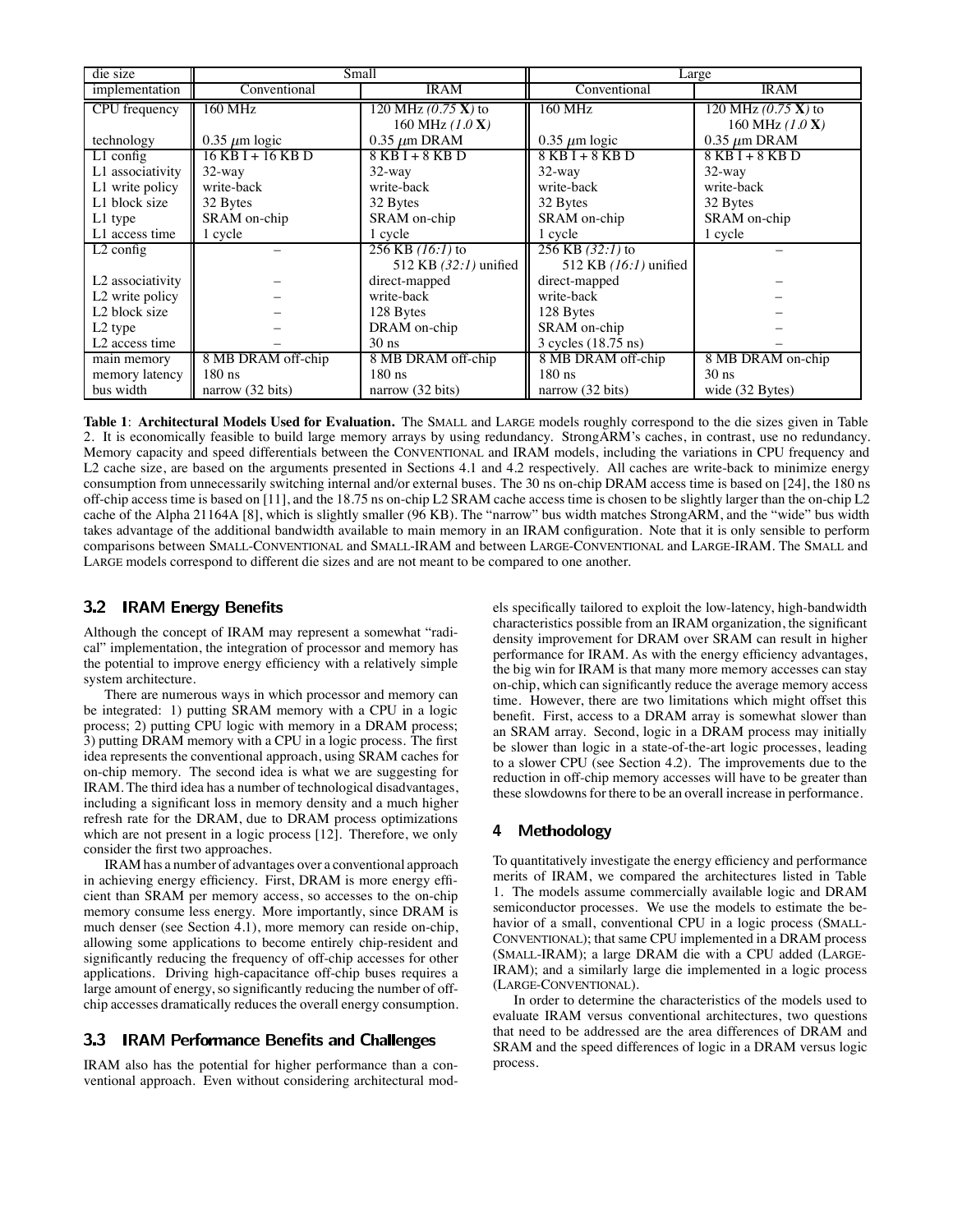|                       | StrongARM                  | 64 Mb DRAM                |
|-----------------------|----------------------------|---------------------------|
| process               | $0.35 \mu$ m CMOS          | $0.40 \mu m$ CMOS         |
| memory cell size      | 26.41 $\mu$ m <sup>2</sup> | 1.62 $\mu$ m <sup>2</sup> |
| number of memory bits | $32 KB + tags$             | 64 Mb                     |
|                       | $= 287,744$                | $= 67,108,864$            |
| total chip area       | $49.9$ mm <sup>2</sup>     | $186.0 \text{ mm}^2$      |
| total area of memory  | $27.9$ mm <sup>2</sup>     | $168.2 \text{ mm}^2$      |
| Kbits per $mm2$       | 10.07                      | 389.6                     |

**Table 2**: **Memory Cell Parameters For Typical Microprocessor [25][37] and DRAM Chips[24]**

# 4.1 Area Differences

As mentioned previously, the density of a DRAM array in a DRAM process is *much* higher than that of SRAM in a logic process. The ratio of the number of cells per unit area for DRAM versus SRAM is much greater than the 4:1 or 6:1 figure that one would assume if the only relevant factor was the number of transistors, four or six for an SRAM cell versus a single transistor for a DRAM cell [12]. DRAM storage cells use pseudo-3-dimensional trench or stacked capacitors to achieve very small cell sizes [35]. As Table 2 shows, the DRAM cell size for a 64 Mb DRAM implemented in a 0.4  $\mu$ m CMOS process [24] is 16 times smaller than the SRAM cell size for StrongARM [37]. If the DRAM feature size is scaled down so that the comparison is for the same size process (0.35  $\mu$ m), then the cell size is 21 times smaller.

What is more important, however, is to compare the total amount of memory that can fit in a given area when all circuits and interconnect that make up the entire memory array are taken into account. Examining the cell efficiency (bits of memory per unit area) shows that the 64 Mb DRAM is effectively 39 times more dense than the StrongARM. After again scaling the DRAM parameters to make an equal process comparison, the DRAM is 51 times more dense!

These numbers can be used to obtain an approximate value for the differences in memory capacity of a conventional and an IRAM architecture, given a fixed chip area. However, it is difficult to precisely quantify this for all cases, due to a number of extenuating circumstances. The comparisons above use chips with very different die areas, and the actual ratio obtained between two implementations is somewhat dependent on implementation-specific design decisions as well as the absolute size of the array – it is easier to make a memory array denser as it gets larger. Also, logic circuits in a DRAM process will be somewhat larger than logic circuits in a corresponding logic process. Therefore, to obtain equal total area, somewhat less area will be available for the memory array. This situation is likely to improve as future DRAM generations add additional metal layers, enabling more optimal layout of logic. Recognizing these factors, we are conservative when picking DRAM to SRAM capacity ratios used in the models, and instead of limiting our analysis to a single value, we use a range. The bounds of this range are obtained by rounding down the cell size and bits per unit area ratios to the nearest powers of 2, namely 16:1 and 32:1.

# **4.2 Speed Differences**

Logic processes are optimized for fast transistors and interconnect, and DRAM processes are optimized for density and retention. Due to these different process characteristics, logic gates are currently slower in a standard DRAM process than a standard logic process, resulting in a CPU speed that may be slower in an IRAM than a conventional processor [19]. The precise slowdown varies by the manufacturer and the process generation. While logic circuits implemented in a DRAM currently have a speed disadvantage, ongoing trends in the DRAM industry will likely alleviate

this difficulty. DRAM processes are beginning to incorporate faster transistors to support synchronous DRAM, and some DRAM manufacturers are already developing merged logic and DRAM processes in an attempt to get the best features of both on a single die. A panel of DRAM experts at the 1997 ISSCC [23] agreed that soon it will be possible to achieve the same performance from logic transistors in a DRAM process compared to a logic process, albeit at a modest (20-30%) increase in cost per wafer.

To address the question of transistor speeds in DRAM versus logic processes, we calculate our performance results for a range of CPU speeds for the architectures implemented in DRAM technologies. We vary the CPU speed from 0.75 as fast to equal in speed to the architectures implemented in logic processes. We expect that the low end of the range characterizes what an IRAM implementation might face today, while the high end of the range reflects DRAM processes likely to be available in the future.

### 4.3 Architectural Models

The SMALL-CONVENTIONAL design is architecturally similar to StrongARM [25][38], a low-power implementation of the ARM architecture by Digital that delivers 183 Dhrystone MIPS while dissipating under 0.5 W at 160 MHz.<sup>2</sup>

The SMALL-IRAM model addresses what the SMALL-CONVENTIONAL CPU would look like if implemented in a DRAM process given current technology, and if the overall chip area was kept constant. Since a single-cycle first level cache access is desirable for good performance, and access to an on-chip DRAM array is slower than that, we chose *not* to simply change the 32 KB of SRAM cache into a DRAM cache of similar area for the SMALL-IRAM model. Instead, we split the area originally allocated for the cache into two. Half of the area is allocated to a conventional L1 SRAM cache, and the remaining area is implemented as DRAM, organized as an L2 cache.

We consider L2 cache sizes of 256 KB and 512 KB, which corresponds to a density increase for DRAM compared to SRAM of 16:1 and 32:1 respectively (see Section 4.1). We consider CPU speeds between 120 and 160 MHz, which cover a range of speeds for logic in a DRAM process from 0.75 as fast to no slowdown (see Section 4.2).

The LARGE-IRAM model approaches the problem from a different angle: instead of starting with an existing CPU architecture and modifying it to be implemented in a DRAM process (with comparable total area), we start with a DRAM chip and add a CPU. We choose a 64 Mb DRAM chip, which is roughly comparable to 0.35  $\mu$ m logic technology; both represent the state of the art available today in commercial implementations. This gives 8 MB of DRAM memory on-chip, which is large enough to be considered the main memory for many applications, especially in portable systems. We therefore assume that the on-chip DRAM array is main memory rather than an L2 cache. All memory references are assumed to be satisfied on-chip. Just as in the previous case (SMALL-IRAM), we desire for the CPU to be able to access most memory references in 1 cycle, so we again add a first level SRAM cache (again,  $8$  KB I +  $8$ ) KB D). Based on the same arguments as before (see Section 4.2), we consider CPU speeds of 120 and 160 MHz to address the potential speed differential between logic in DRAM and logic processes.

The LARGE-CONVENTIONAL model rounds out the four architectures studied by assuming roughly the same die area as the LARGE-IRAM model, but using a logic process instead. The large, on-chip memory array is therefore composed of SRAM cells. Based on the

<sup>&</sup>lt;sup>2</sup>While 32-way set associativity may seem somewhat excessive, the StrongARM designers note that only 4-way associativity was desired for performance goals. Additional design requirements of single cycle access and bank selection led to the highly associative cache as a result. See [38] for details. We choose to keep the same 32-way set associativity for the L1 cache for all of our models to enable fair comparisons.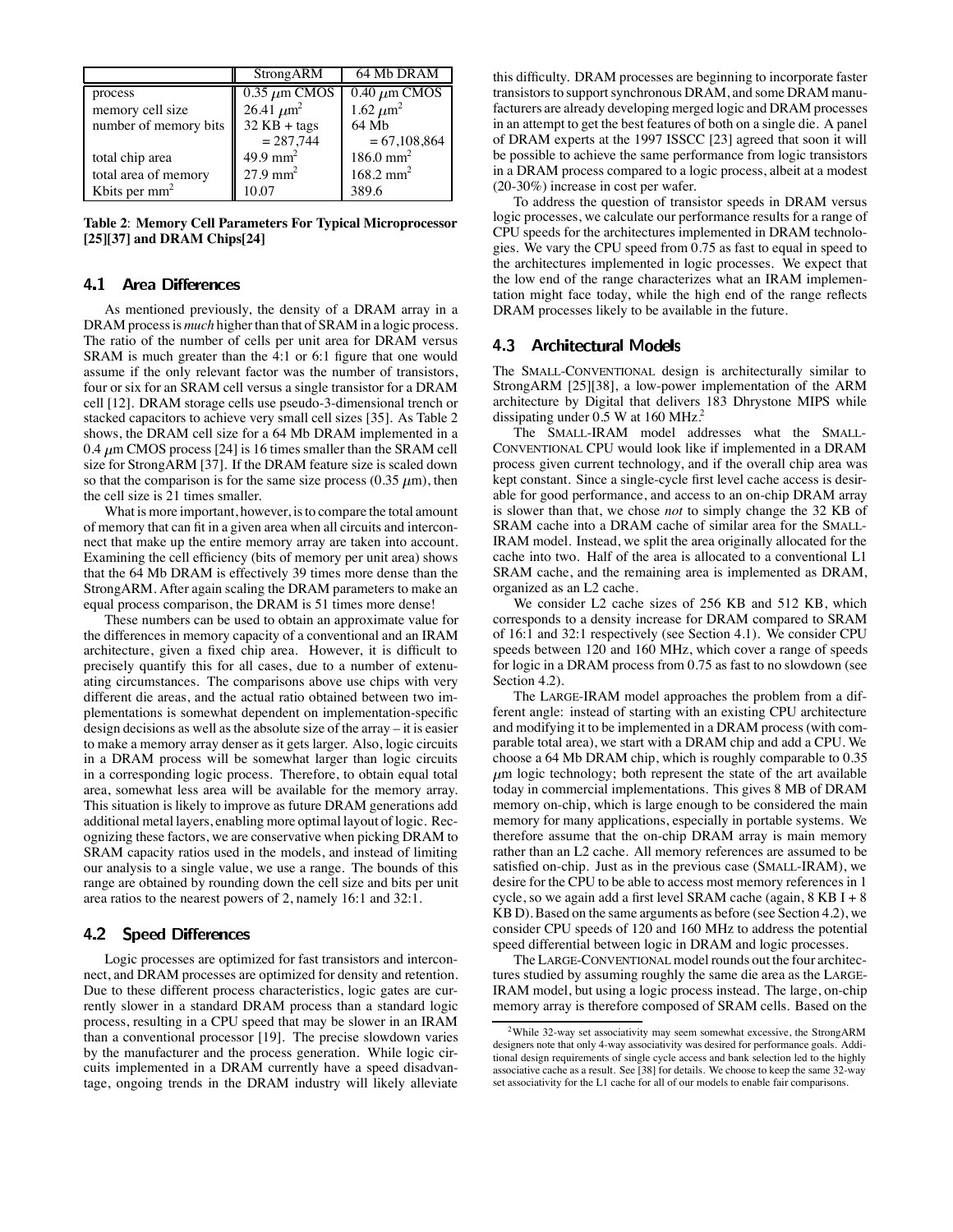|                 |              | 16K L1       | 16K L1   |              |                                                                   |
|-----------------|--------------|--------------|----------|--------------|-------------------------------------------------------------------|
| benchmark       | instructions | miss         | D miss   | $\%$ mem ref | description                                                       |
| hsfsys          | 1.8 billion  | $0.01\%$     | 5.2%     | $27\%$       | Form-based handwriting recognition system; 1 page (55 MB)         |
| noway           | 83 billion   | $0.02\%$     | 5.7%     | $31\%$       | Continuous speech recognition system; 500 words (20.6 MB)         |
| nowsort         | 48 million   | $0.0031\%$   | 6.9%     | 34%          | Quicksorts 100-byte records with 10-byte keys (6 MB)              |
| gs              | 3.1 billion  | $0.70\%$     | $3.0\%$  | $22\%$       | Postscript interpreter; 9-chapter text book (7 MB)                |
| ispell          | 26 billion   | $0.02\%$     | $2.0\%$  | 13%          | Spelling checker; histories and tragedies of Shakespeare (2.9 MB) |
| compress        | 49 billion   | $0.000003\%$ | $9.3\%$  | $30\%$       | Compresses and decompresses files; 16 MB                          |
| $\overline{2}0$ | 102 billion  | $1.3\%$      | $3.0\%$  | $31\%$       | Plays the game of Go against itself three times                   |
| perl            | 47 billion   | $0.33\%$     | $0.63\%$ | 38%          | Manipulates 200,000 anagrams and factors 250 numbers in Perl      |

**Table 3**: **Benchmarks and Data Sets Used For Evaluation.** Hsfsys [14] is from the National Institute of Standards and Technology (NIST), and noway [36] was written at the University of Sheffield. Nowsort was developed at the University of California-Berkeley. Ghostscript (gs) and ispell are well-known utilities. The final three benchmarks are from the SPECint95 benchmark suite [42]. Cache miss rates are for the SMALL-CONVENTIONAL model only and are meant, along with the percentage of instructions which are memory references (loads/stores), to give an overview of the memory behavior of each program.

|                         | <b>DRAM</b> | <b>SRAM</b> |            |
|-------------------------|-------------|-------------|------------|
|                         |             |             |            |
| Internal power supply   | 2.2V        | 1.5V        | 1.5V       |
| Bank width              | 256 bits    | 128 bits    | 128 bits   |
| Bank height             | 512 bits    | 64 bits     | 512 bits   |
| Bit line swing (read)   | 1.1V        | 0.5V        | 0.5V       |
| Bit line swing (write)  | 1.1V        | 1.5V        | 1.5V       |
| Sense amplifier current |             | $150\mu$ A  | $150\mu$ A |
| Bit line capacitance    | $250$ fF    | 160fF       | 1280fF     |

**Table 4**: **Major Technology Parameters Used in Memory Hierarchy Models**

same arguments as before (see Section 4.1), we model both a 16:1 and 32:1 ratio of DRAM to SRAM array areas. This gives SRAM array sizes of 512 KB and 256 KB respectively. This is unlikely to be adequate for main memory, even for portable applications. Consequently, we assume that this is treated as an L2 cache, with conventional (off-chip) DRAM main memory as the next level in the memory hierarchy.

# 4.4 Simulations

Table 3 shows the applications we used for our evaluations. Each of these benchmarks is representative of current or potential future applications for a portable computing device. For each of these benchmarks and each of the architectural models in Table 1 we calculated the performance of the system as well as the energy consumed by the memory hierarchy, including caches, memory buses, and main memory.

The benchmarks were simulated using the multilevel cache simulator cachesim5 included with shade [43], a tool from Sun which integrates instruction set simulation and trace generation with custom trace analysis. Activity at each of the levels of the memory hierarchy was recorded. Additionally, the base cycles per instruction (CPI), as if there were no stalls due to memory references, was determined using spixcounts and ifreq, dynamic instruction frequency profiling utilities also included with shade. Final performance numbers were computed by combining the base CPI with the miss rates and latencies at the various levels of the memory hierarchy.

The models for memory system energy consumption capture the dominant effects in DRAM and SRAM memories. Technology parameters were taken from typical DRAM circuits of the 64 Mb generation [24][47][44][27] and contemporary microprocessor SRAM cache generations [11][26][9] (see Table 4), which represent the state of the art commercially available in 1997. See the Appendix for a more detailed explanation of how energy consumption was calculated.

Our CPU model is similar to StrongARM, a single-issue, inorder CPU that achieves remarkable energy efficiency. The off-chip latency is the time to return the critical word. The CPU initially stalls on cache read misses, then continues execution while the rest of the cache block is fetched. We assume a write buffer big enough so that the CPU does not have to stall on write misses.

It should be noted that our energy models only address the energy consumed by the memory hierarchy, and not by the CPU core. Previous work [3][10] has already addressed techniques for reducing the CPU energy consumption; it is presumed that any system employing IRAM for reasons of energy efficiency will employ many of these techniques. Section 5.1 compares our results for the energy consumption of the memory hierarchy to the energy consumption of a low power CPU.

### **Evaluation**  $5\phantom{.0}$

#### Energy 5.1

Figure 2 shows the energy consumption of the memory hierarchy for each of the benchmarks for each of the models. The energy consumption is divided into its various components, including L1 instruction and data caches, L2 cache, main memory, and the energy to drive the buses to access the various levels. Only a single value is given for each configuration, including the DRAM configurations where the CPU speed is varied, since the energy consumed by the memory system, for a given voltage, does *not* depend on CPU frequency.

As can be seen from the figure, the various IRAM configurations can significantly reduce the amount of energy consumed per instruction compared to the corresponding conventional cases. For the small chips, the memory hierarchy of the IRAM architectures consumes as little as 29% of the energy of the corresponding conventional architectures; for the large chips IRAM consumes as little as 22% of the conventional cases. In the worst case, the energy consumption of the IRAM memory hierarchy is comparable to that of the conventional models – either 116% or 76% for the small and large chips respectively. Note that the valid comparisons here are between the SMALL-CONVENTIONAL and SMALL-IRAM models, and between the LARGE-CONVENTIONAL and LARGE-IRAM models. The SMALL and LARGE models correspond to different die sizes and are not meant to be compared to one another.

The results can be understood by considering the following equation that relates the energy consumption at each level of the memory hierarchy with the frequency of accesses to the various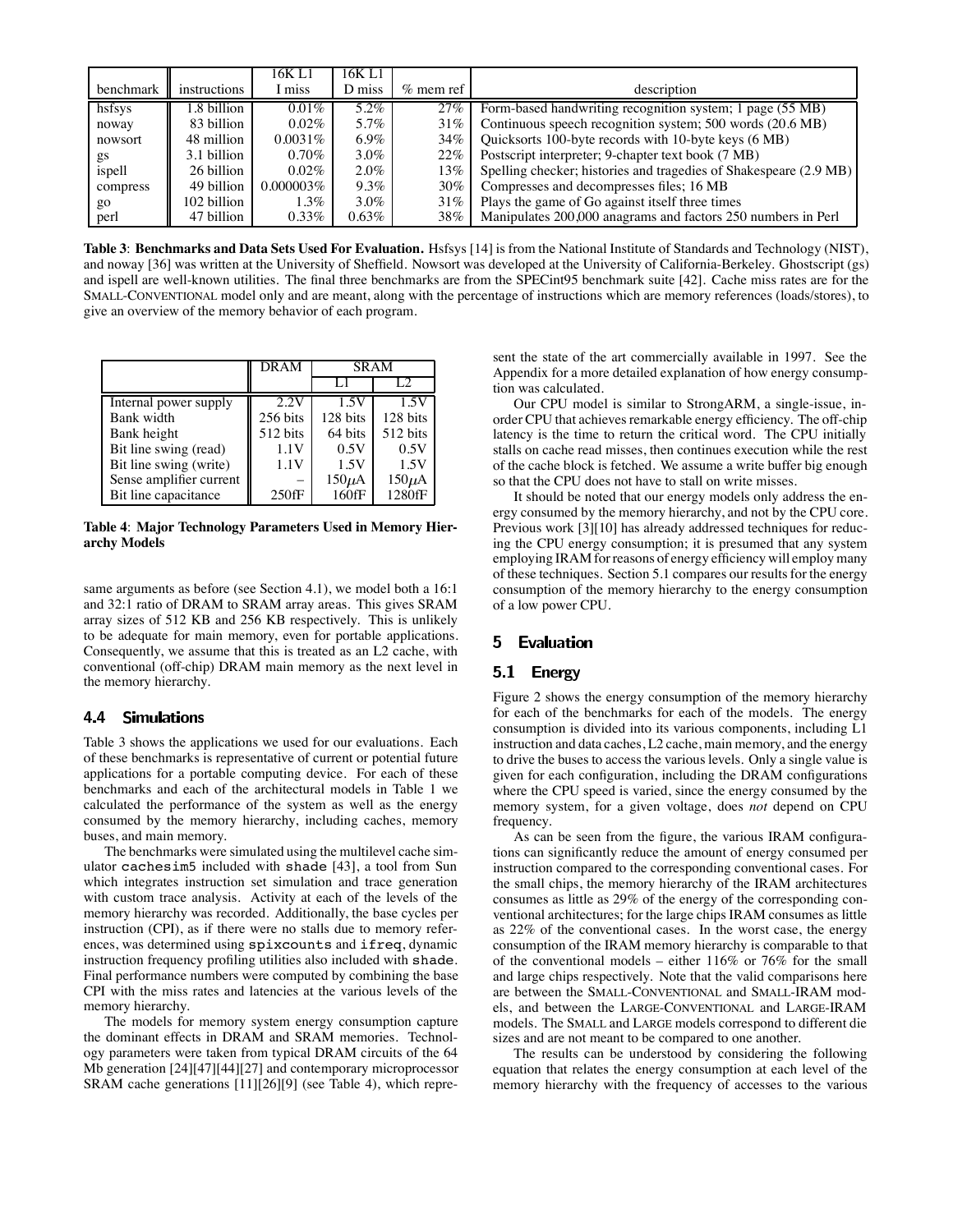

**Figure 2**: **Energy Consumption of Memory Hierarchy.** The labels for the models are as follows: S-C = SMALL-CONVENTIONAL; S-I-16 = SMALL-IRAM with 16:1 DRAM to SRAM-cache area density ratio (i.e. 256 KB L2 cache); S-I-32 = SMALL-IRAM with 32:1 ratio (512 KB L2); L-C-32 = LARGE-CONVENTIONAL with 32:1 ratio (256 KB L2); L-C-16 = LARGE-CONVENTIONAL with 16:1 ratio (512 KB L2); and L-I = LARGE-IRAM. The values atop the IRAM bars show the ratios of energy consumption compared to the CONVENTIONAL implementations. Ratios less than 1.0 indicate that IRAM consumes less energy per instruction.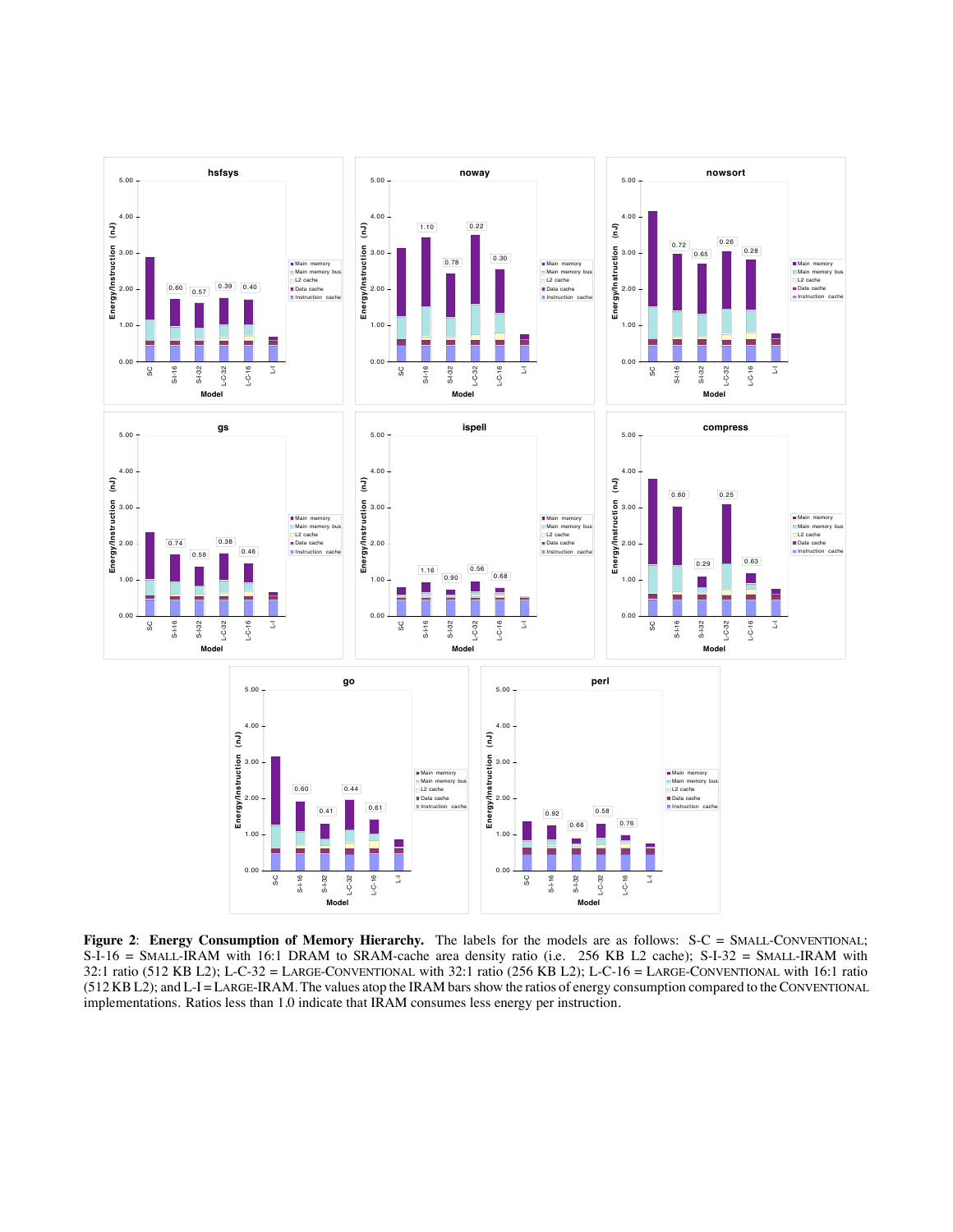|                             | Small               |       | Large             |       |  |
|-----------------------------|---------------------|-------|-------------------|-------|--|
|                             | $Conven-$<br>tional |       | Conven-<br>tional |       |  |
| L1 access                   | 0.447               | 0.447 | $0.44^{\circ}$    | 0.441 |  |
| L <sub>2</sub> access       |                     | 1.56  | 2.38              |       |  |
| MM access (L1 line)         | 98.5                |       |                   | 4.55  |  |
| MM access (L2 line)         |                     | 316   | 318               |       |  |
| L1 to L2 Whacks             |                     | 1.89  | 2.71              |       |  |
| L1 to MM Wbacks             | 98.6                |       |                   | 4.65  |  |
| L <sub>2</sub> to MM Wbacks |                     | 321   | 323               |       |  |

**Table 5**: **Energy (in nanoJoules) Per Access to Levels of Memory Hierarchy.** Note that this table is somewhat of an approximation. For instance, the L2 cache access values vary somewhat depending on whether the access is a read or a write, as well as on the size of the cache. The average is shown.

levels (see Table 5). It is closely modeled after the familiar equation for average memory access time [18]:

Energy per instruction =  
\n
$$
AE_{L1} + (MR_{L1} \times (1 + DP_{L1}) \times (AE_{L2} + (MR_{L2} \times (1 + DP_{L2})) \times AE_{off \text{-}chip}))
$$

where  $AE$  = access energy,  $MR =$  miss rate. and  $DP =$  dirty probability.

It is clear from this equation that there are two ways to reduce the energy consumption per instruction: 1) reduce the energy to access various levels of the memory hierarchy; 2) reduce the frequency of accesses to lower levels (i.e. reduce the miss rate). IRAM has the ability to deliver both.

There are two major sets of reductions of energy per access for a given level of an IRAM memory hierarchy – the differences between DRAM and SRAM and the differences between on-chip and off-chip accesses. For accesses that hit in the second level cache, accessing a DRAM array is more energy efficient than accessing a much larger SRAM array of the same capacity (see Table 5), mostly because the interconnect lines are shorter and the related parasitic capacitances are smaller. More striking is the comparison between on-chip and off-chip main memory, which is DRAM in both cases. Having the DRAM on-chip saves energy in three ways. First, accesses to the high-capacitance, off-chip bus are avoided. Second, with the multiplexed address scheme of conventional DRAMs, the short row address will select a larger number of DRAM arrays than needed to deliver the desired number of bits. On an IRAM, the entire address is available at the same time, which allows the minimum required number of arrays to be selected.<sup>3</sup> Finally, an external DRAM with a narrow pin interface will need to go through a number of column cycles to deliver an entire cache block, using additional energy to decode the column address and drive the long column select lines and multiplexers in every cycle. This energy is saved with an on-chip DRAM, which can deliver the entire cache line in one cycle.

The big win for IRAM comes from reducing the frequency of accesses to lower levels of the memory hierarchy. By having a DRAM array on-chip instead of an SRAM array, the on-chip memory can be *much* larger. Consequently, the IRAM configurations

will have much lower off-chip miss rates and will not have to pay the significant energy penalty for going off-chip as frequently. For example, the off-chip (L1) miss rate for the go benchmark is 1.70% on the SMALL-CONVENTIONAL resulting in an off-chip energy cost of 2.53 nanoJoules/instruction and a total memory system energy consumption of 3.17 nJ/I. For the SMALL-IRAM case with a 32:1 DRAM to SRAM density ratio, although the local L1 miss rate rises to 3.95% (the L1 caches are only 8 KB each instead of 16 KB), the large L2 cache reduces the global off-chip (L2) miss rate to 0.10%. This contributes to the result of an off-chip energy cost of 0.59 nJ/I and a total memory system energy consumption of 1.31 nJ/I. These are respectively 23% and 41% of the conventional values. In the LARGE-IRAM case, where the main memory array is on-chip, all memory accesses can be satisfied without paying this high energy cost, offering the potential to even further reduce the energy consumption. The degree of improvement for IRAM depends on the nature of the application. Memory-intensive applications are much more likely to benefit by having access to much more memory than compute-intensive applications. If an application already fits within the available on-chip memory in a conventional approach, having still more memory will not provide a significant benefit.

There are some minor offsetting factors. For example, the SMALL-IRAM configuration has an L1 cache that is half of the size of the SMALL-CONVENTIONAL configuration, giving it a higher L1 miss rate and forcing it to access its next level (L2 DRAM cache) on some occasions in which the SMALL-CONVENTIONAL case hits in its L1 cache. This factor is small enough compared to the savings from going off-chip less often that, in most cases, there is a significant reduction in the energy consumption of the memory hierarchy by integrating the processor with DRAM.

Another offsetting factor arises from the particulars of the architectural models that we chose for our simulations. The L1 cache block sizes are 32 Bytes, while the L2 block sizes are 128 Bytes. As a result of this, main memory accesses that have to perform a cache fill consume more energy on the SMALL-IRAM model than they do for SMALL-CONVENTIONAL(see Table 5). This causes some anomalous cases (See noway and ispell in Figure 2) in which the energy consumption of the memory hierarchy for an IRAM implementation is actually greater than for a corresponding conventional model. This illustrates that the choice of block size is important for energy efficiency. While there has been a trend over time towards larger block sizes, fetching potentially unneeded words from memory may not be the best choice, depending on the memory access patterns of a given application, when energy consumption is taken into account.

By comparing our energy results to some known values from StrongARM, we can perform a quick validation of a portion of our energy consumption models. StrongARM dissipates 336 mW while delivering 183 Dhrystone MIPS. Of this, 27% of the power consumption comes from the ICache [25]. This translates into 0.50 nanoJoules per instruction. The energy consumption of the ICache in our simulations is fairly consistent across all of our benchmarks, at 0.46 nJ/I.

Our results presented so far only include the energy consumption of the memory hierarchy. Using an analysis similar to that above, we can place our results in the context of the energy consumption of a CPU combined with memory. As stated earlier, the on-chip caches on StrongARM consume 43% of the power, leaving 57% for the CPU core. Based on the same 336 mW and 183 MIPS figures noted above, this translates into 1.05 nanoJoules per instruction. For a memory-intensive application, this is a small portion of the energy consumed by the CPU and external memory. Thus, improving the energy of the memory hierarchy leads to a noticeable reduction in the energy dissipated by the CPU and memory. For example, for noway, comparing the energy consumption of LARGE-CONVENTIONAL (with 32:1 DRAM to SRAM density ratio)

 $3$ This might mean a corresponding increase in the number of cycles needed to refresh the entire memory, but with a minor increase in complexity an on-chip DRAM could separate the refresh operation from the read and write accesses and make it as wide as needed to keep the number of cycles low.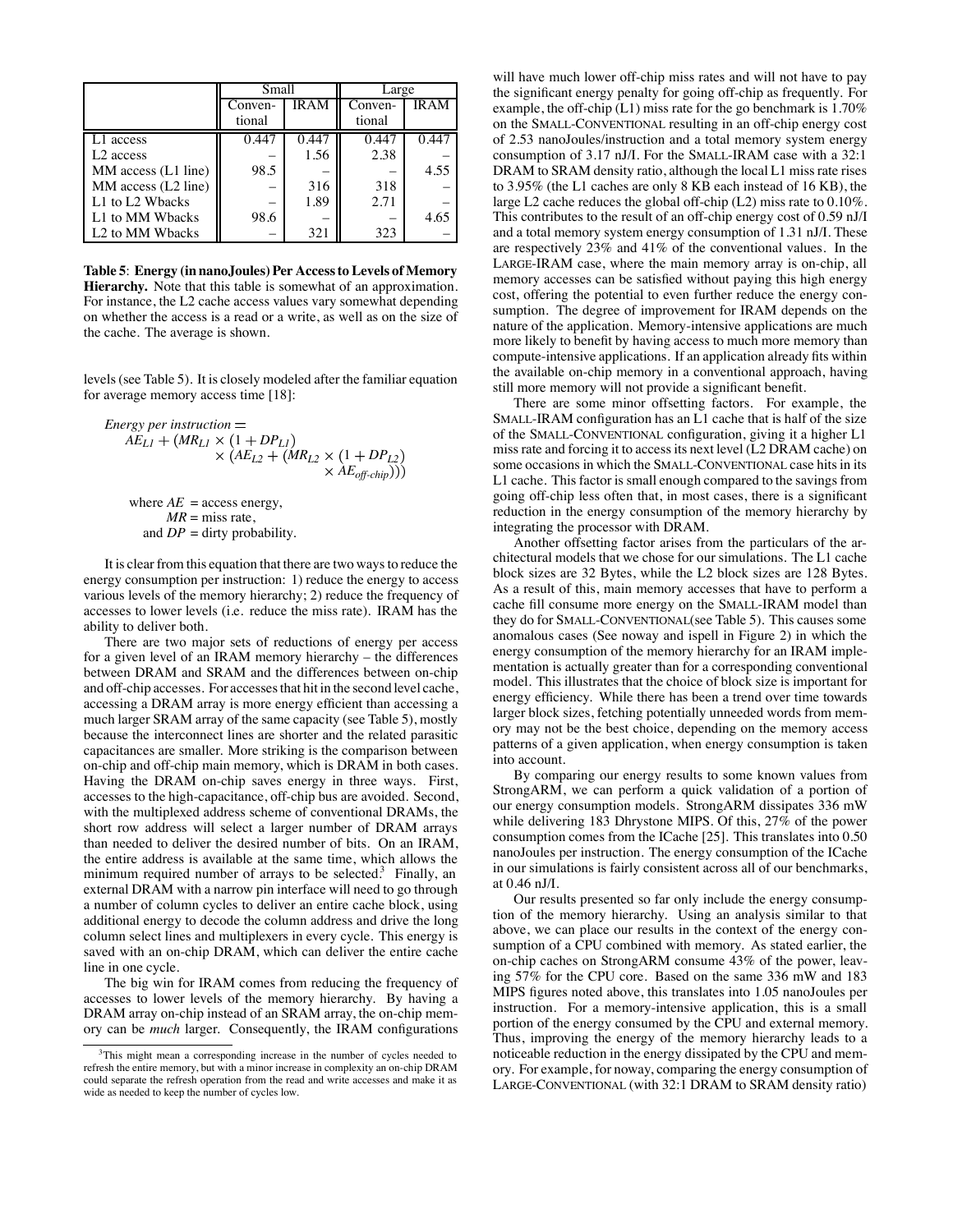to LARGE-IRAM, and adding 1.05 nJ/I for the CPU core, shows that IRAM (1.82 nJ/I) uses only 40% of the energy of the conventional model (4.56 nJ/I). For more compute-intensive applications, the energy consumed by the CPU dominates that of the memory hierarchy. However, even for compute-intensive applications, the memory hierarchy is still relevant and represents a significant portion of the total energy consumption, especially when on-chip accesses are considered. Even if an application is entirely cache-resident, some energy will be consumed to access the caches.

#### $5.2$ Performance

While the primary motivation for this study is energy efficiency, it is also important to ensure that energy efficiency can be obtained while demonstrating comparable performance.

Table 6 shows the performance of each of the models, assuming a 32:1 DRAM to SRAM-cache area density ratio, on each of the benchmarks. This is shown for the range of frequencies for the CPU core implemented in a DRAM process compared to a logic process discussed earlier, from 0.75 times as slow for the CPU in a logic process to equal in speed. For the small chips, the IRAM architectures range from 0.78 to 1.50 times the performance of the corresponding conventional cases. For the large chips, IRAM ranges from 0.76 to 1.09 times the performance.

There are two opposing factors that determine the speed of the IRAM architectures relative to the conventional architectures. Which of these factors will dominate is a function of both the physical organization and the application. For an application that is compute-intensive and is not heavily dependent on the memory hierarchy, it is possible that a naive IRAM architecture will have lower performance than a conventional processor. The processor's operating frequency may initially be limited by the DRAM process in which it is implemented, and a compute-intensive application will likely be adversely impacted by such a slowdown.

For an application that is heavily dependent on the memory hierarchy and is already not fully utilizing the CPU, however, IRAM has the potential for a large performance gain. Many more of the memory accesses can be satisfied in the low-latency, high-bandwidth on-chip memory, due to the much higher density of DRAM than SRAM. For instance, Cvetanovic and Bhandarkar [7] found that a 300 MHz Alpha 21164 microprocessor spends about 75% of its time in the memory hierarchy for database and matrix computations. As the performance gap between processors and memory continues to increase, as applications have more demanding memory requirements, and as DRAM capacities continue to increase beyond the 64 Mb used in this study, the performance advantages of IRAM will grow.

The performance results of this study are, unfortunately, not impressive. One important conclusion from this is that, for these benchmarks, an IRAM implementation of a conventional architecture is not likely to lead to dramatic performance gains. This is consistent with other preliminary IRAM investigations [33][32][22]. This illustrates the importance of investigating new performanceoriented architectural ideas and organizations that can take better advantage of the lower latency and dramatically higher bandwidth between the processor and memory that IRAM offers.

### **Related Work** 6

Other researchers have investigated a close integration of processors and memory. However, previous discussions have concentrated on the potential performance benefits. This paper is the first to quantify the energy efficiency advantages of IRAM.

Commercial products integrating DRAM and logic include graphics accelerators from NeoMagic [29] and Accelerix [1], and a chip from NEC that combines 16 Mb of DRAM with 128 8 bit processors for image-processing applications [2]. In addition, Mitsubishi has announced the M32R/D, which integrates a processor, 2KB of SRAM cache, and 2 MB of DRAM and is targeted at personal digital assistants [41][22]. They state that integrating a processor with memory significantly reduces power dissipation.

Researchers at Sun [40] evaluated the performance of a RISC processor on a 256 Mb DRAM, using the sense amps as caches. They arbitrarily limited their additions to be about 10% of the DRAM size, and found that they could achieve comparable integer performance and about half the floating point performance compared to a 1995 DEC Alpha. Other research projects investigating processor-memory integration include the Galileo project at the University of Wisconsin [13], the PPRAM project at Kyushu University in Japan [34], and the Processor-in-Memory Technology Infrastructure Development project at the University of Notre Dame.

### $\mathbf{7}$ **Future Work**

There is much more work to be done in this area, concerning both low level circuit issues and high level architectural issues. The physical implications (including temperature and noise) of closely integrating logic and memory need to be studied. For instance, as a rule of thumb, for every increase of 10 degrees Celsius, the minimum refresh rate of a DRAM is roughly doubled [15]. Research in process development would be useful in this and other areas. Perhaps the best realization of processor-memory integration can be achieved in a hybrid CMOS process that incorporates the best features of both logic and DRAM processes.

Also, as we suggested in Section 5.1, it would be useful to quantify the energy dissipation impact of cache design choices, including block size and associativity.

Finally, an IRAM organization gives us the opportunity for both lower latency and dramatically higher bandwidth between the processor and memory. Investigating new ideas and organizations that can turn these opportunities into significantly increased performance is an exciting and open area of research in architecture as well as compilers and operating systems. While this study concentrated on the benefits of IRAM for energy-conscious systems, this is certainly not the only realm in which IRAM may play an important role in redefining our notion of processor and memory system design.

### 8 Conclusion

We have quantified the energy efficiency advantages of IRAM memory hierarchies, relative to traditional memory hierarchies, by applying models of energy consumption in DRAM and SRAM memories to results of cache simulations of several applications reflective of personal productivity tasks on low power systems.

We found that IRAM memory hierarchies consume as little as 22% of the energy consumed by a conventional memory hierarchy (with on-chip L1 and L2 caches) for memory-intensive applications. They do so while delivering comparable system performance. When placed in the context of the energy dissipated by a high performance, low power CPU, we found that the energy consumed by an IRAM memory hierarchy combined with an energy efficient CPU core is as little as 40% of that consumed by that same CPU core combined with a traditional memory hierarchy.

# **Acknowledgments**

We are grateful to Dan Dobberpuhl, Dan Murray, and Sribalan Santhanam of Digital Equipment Corporation for their helpful an-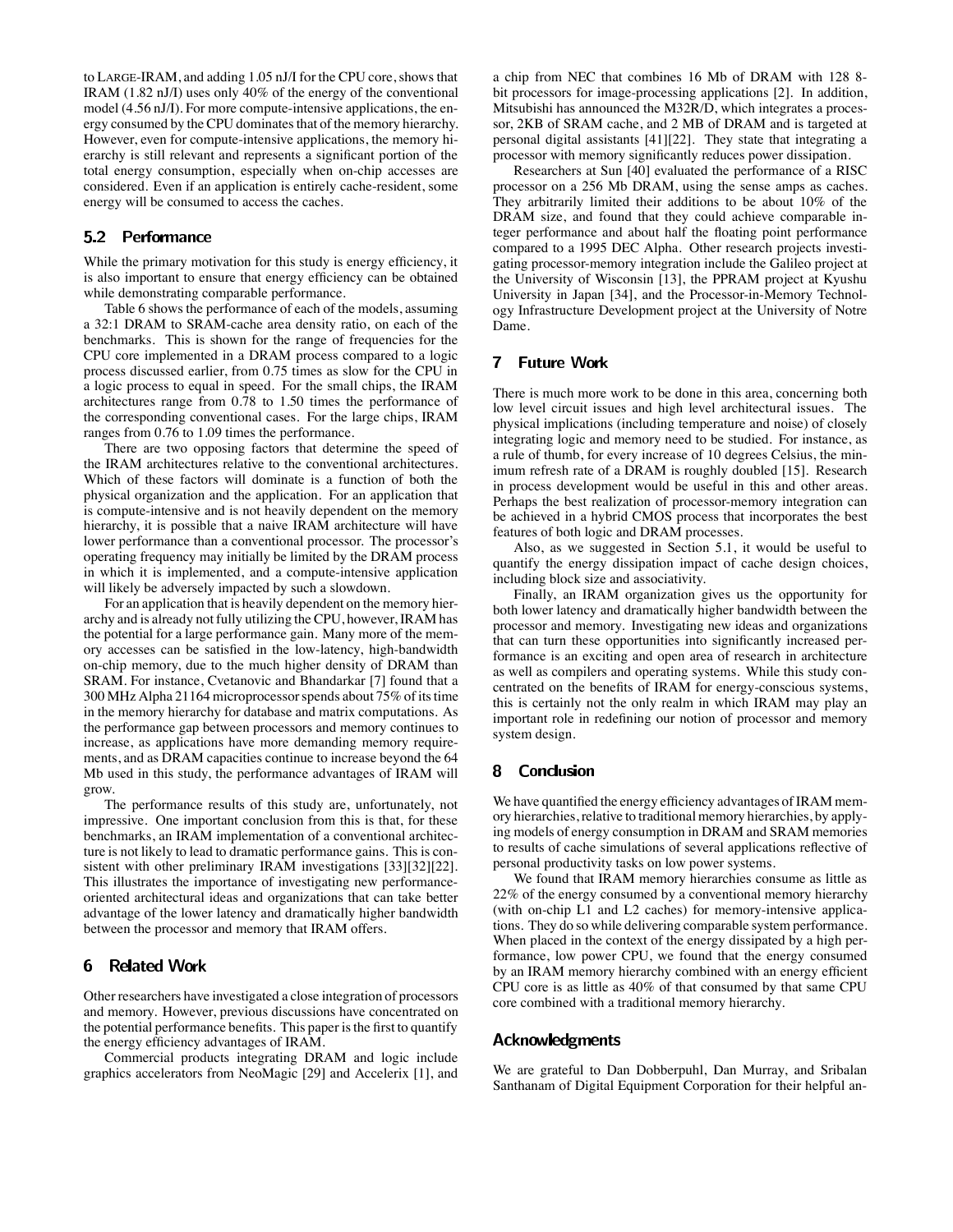|           | Small   |                |                     | Large   |                |                   |
|-----------|---------|----------------|---------------------|---------|----------------|-------------------|
|           | Conven- | <b>IRAM</b>    |                     | Conven- | IRAM           |                   |
| benchmark | tional  | $.75\text{ X}$ | $(1.0\ \textbf{X})$ | tional  | $.75\text{ X}$ | $1.0\ \textrm{X}$ |
| hsfsys    | 138     | 112 (0.81)     | 150 (1.08)          | 149     | 114 (0.77      | 152 (1.02)        |
| noway     | 111     | 99(0.89)       | 132(1.19)           | 127     | 104(0.82)      | 139 (1.09)        |
| nowsort   | 109     | 104(0.95)      | 138 (1.27)          | 136     | 110(0.81)      | 147(1.08)         |
| gs        | 119     | 107(0.90)      | 142 (1.20)          | 141     | 109(0.78)      | 146(1.04)         |
| ispell    | 145     | 113(0.78)      | 151 (1.04)          | 149     | 115(0.77)      | 153(1.03)         |
| compress  | 91      | 102 (1.13)     | 137(1.50)           | 127     | 104(0.82)      | 139 (1.09)        |
| $g_0$     | 97      | 96(0.99)       | 128(1.31)           | 128     | 98(0.76)       | 130(1.02)         |
| perl      | 136     | 106(0.78)      | 141 (1.04)          | 140     | 107(0.76)      | 142 (1.01)        |

**Table 6**: **Performance (in MIPS) of IRAM versus conventional processors, as a function of processor slowdown in a DRAM process.** Only the models with the 32:1 DRAM to SRAM-cache area density ratio are shown. The values in parentheses are the ratios of performances of the IRAM models compared to the CONVENTIONAL implementations. Ratios greater than 1.0 indicate that IRAM has higher performance.

swers to our questions about StrongARM. Thanks to Krste Asanovic for his role as an indispensable technical reference and to Noah Treuhaft, Randi Thomas, and Scott McPeak for useful feedback on earlier drafts of this paper.

# **Appendix**

# **Energy dissipation modeling**

The dominant factors of energy consumption in SRAM caches, DRAM caches, and external memory were captured in a spreadsheet. Typical values of circuit parameters, such as bit and word line capacitances and memory bank dimensions, were used [24][47][21]  $[27][44][11][26][9]$  (see Table 4).

The dominant factor in DRAM energy dissipation is the capacitance of the bit lines being driven to the power supply rails. SRAM power dissipation is dominated by the sense amplifiers when reading, because the swing of the bit lines is low. However, to write the SRAM, the bit lines are driven to the rails, so their capacitance becomes the dominant factor when writing. For large arrays of SRAM and DRAM, driving the data into or out of the array and distributing the address to the row decoders also plays a significant role. Current-mode signaling is used for the data I/O, which is more energy efficient than voltage-mode [44]. Finally, there is some "background" power consumption, which is mostly cell leakage for SRAM and refresh power in the case of DRAM. This is normally very small, but can become non negligible when a memory is accessed rarely.

For all architectural models, the first-level instruction and data caches were closely modeled after the StrongARM caches, which are 32-way set-associative and are implemented as 16 banks. The tag arrays are implemented as Content-Addressable Memories (CAMs). This was done mainly to reduce power, since the conventional way of accessing a set-associative cache, reading all the lines in a set and then discarding all but one, is clearly wasteful. The second level unified cache is assumed to consist of the appropriate number of 512-by-256 DRAM banks, or 512-by-128 SRAM banks. This is organized in the conventional way, since it is direct mapped.

The IRAM model consists of 512 128Kbit sub-arrays, like some high-density DRAMs [27]. On-chip L2 caches, as well as the on-chip main memory, have 256-bit wide interfaces to the first level caches. In the case of IRAM, this is a significant departure from the common 4- to 16-bit wide memories and one of the main performance and energy advantages of IRAM-based architectures.

For external memory, for a fair comparison we used a single 64Mbit chip. This of course assumes that such chips with 32-bit wide interfaces will be available. This choice clearly minimizes the external memory power, both in the DRAM chips themselves (just

one in our case) and in the bus, which is as small as possible. If such chips are not available, external power consumption will be higher and the IRAM advantage more pronounced.

Having calculated the energy dissipated in the various parts of the memory system each time they are accessed, the energy required for each memory operation is easily computed. For example, a primary cache read miss that hits in the secondary cache consists of (unsuccessfully) searching the L1 tag array, reading the L2 tag and data arrays, filling the line into the L1 data array, updating the L1 tag and returning the word to the processor. In addition, a writeback may be needed. Individual energy components are summed to yield the total energy for this operation. Such results are combined with the miss rates, dirty probabilities and read/write frequencies reported by shade to calculate the average energy per instruction.

### References

- [1] Accelerix Incorporated. http://www.accelerix.com/.
- [2] AIMOTO, Y., ET AL. A 7.68 GIPS, 3.84 GB/s 1W parallel image-processing RAM integrating a 16 Mb DRAM and 128 processors. In *Digest of Technical Papers, 1996 IEEE International Solid-State Circuits Conference* (San Francisco, CA, Feb 1996), vol. 39, pp. 372–373, 476.
- [3] BURD, B., AND BRODERSEN, R. Energy efficient CMOS microprocessor design. In *Proroceedings of the Twenty-Eighth Hawaii International Conference on System Sciences* (Los Alamitos, CA, Jan. 1995), vol. 1, pp. 288–297.
- [4] CHANDRAKASAN, A. *Low Power Digital CMOS Design*. PhD thesis, University of California at Berkeley, 1994.
- [5] CHANDRAKASAN, A., ET AL. System design of a multimedia I/O terminal. In *Proceedings of IEEE Workshop on VLSI Signal Processing* (Veldhoven, Netherlands, October 1993), pp. 57–65.
- [6] CULBERT, M. Low power hardware for a high performance PDA. In *Digest of Technical Papers, 1994 IEEE Symposium on Low Power Electronics* (San Diego, CA, Oct. 1994), pp. 28– 31.
- [7] CVETANOVIC, Z., AND BHANDARKAR, D. Performance characterization of the Alpha 21164 microprocessor using TP and SPEC workloads. In *Proceedings, Second International Symposium on High-Performance Computer Architecture* (San Jose, CA, Feb 1996), pp. 270–280.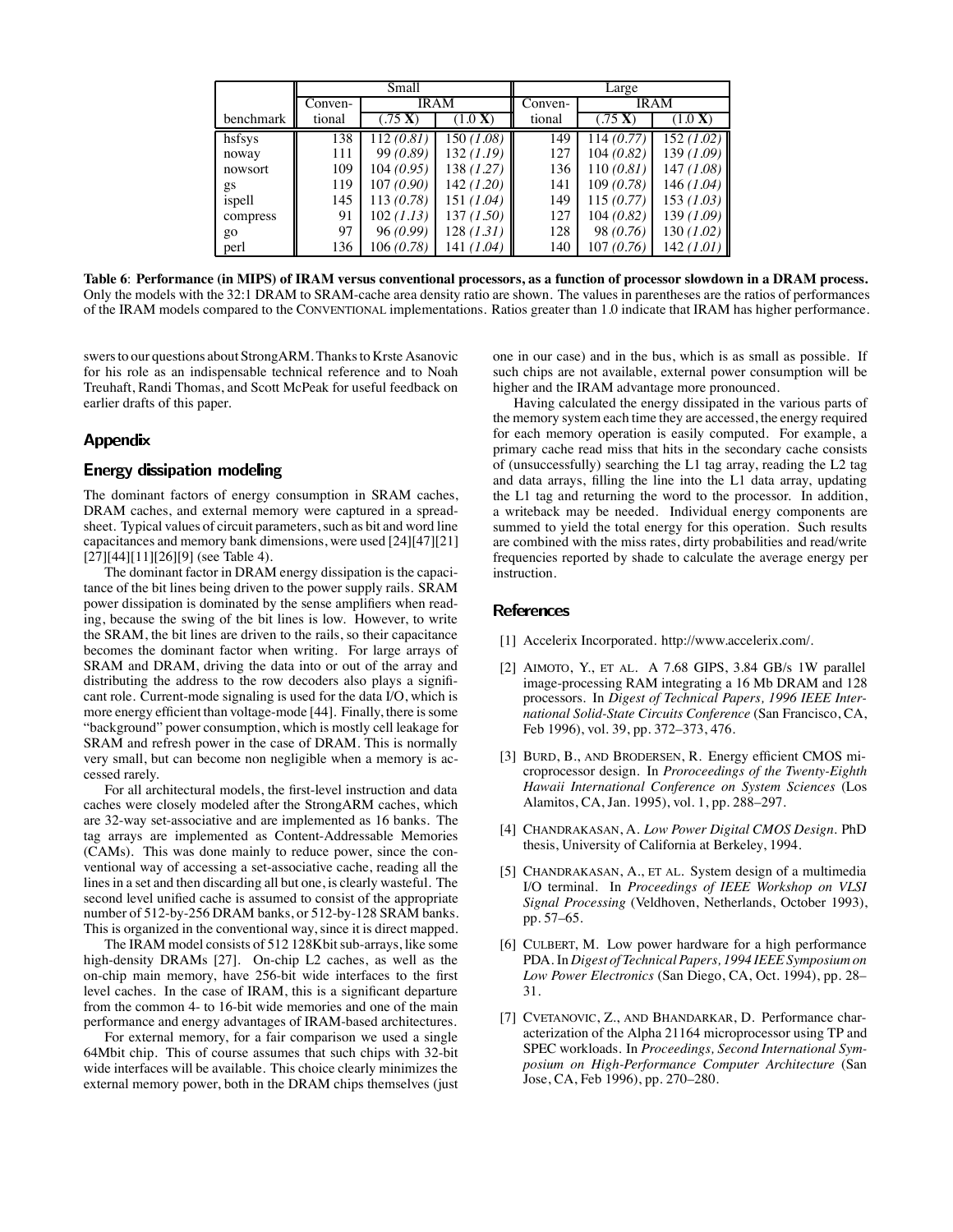- [8] DIGITAL EQUIPMENT CORPORATION. *Alpha 21164 Microprocessor Hardware Reference Manual*, 1995.
- [9] DIMARCO, D., ET AL. A 200MHz 256KB second-level cache with 1.6GB/s data bandwidth. In *Digest of Technical Papers, 1996 IEEE International Solid-State Circuits Conference* (San Francisco, CA, Feb 1996), vol. 39, pp. 158–159.
- [10] DOBBERPUHL, D. The design of a high performance low power microprocessor. In *Digest of Technical Papers, 1996 International Symposium on Low Power Electronics and Design* (Montery, CA, Aug. 1996), pp. 11–16.
- [11] DOBBERPUHL, D. Personal communication, Nov. 1996.
- [12] FOSS, R. Implementing application specific memory. In *Digest of Technical Papers, 1996 IEEE International Solid-State Circuits Conference* (San Francisco, CA, Feb. 1996), pp. 260– 261, 456.
- [13] Galileo project. http://www.cs.wisc.edu/galileo/. Computer Sciences Department, University of Wisconin - Madison.
- [14] GARRIS, M., ET AL. *Public Domain OCR: NIST Form-Based Handprint Recognition System*. National Institute of Standards and Technology, http://www.nist.gov/itl/div894/894.03/ databases/defs/nist ocr.html.
- [15] GIACALONE, G., ET AL. A 1 MB, 100 MHz integrated L2 cache memory with 128b interface and ECC protection. In *Digest of Technical Papers, 1996 IEEE International Solid-State Circuits Conference* (San Francisco, CA, Feb. 1996), pp. 370–371.
- [16] GONZALEZ, R., AND HOROWITZ, M. Energy dissipation in general purpose microprocessors. *IEEE Journal of Solid-State Circuits 31*, 9 (Sept. 1996), 1277–1284.
- [17] HARRIS, E., ET AL. Technology directions for portable computers. In *Proceedings of the IEEE* (Apr. 1995), vol. 83, pp. 636–658.
- [18] HENNESSY, J., AND PATTERSON, D. *Computer Architecture: A Quantitative Approach*. Morgan Kaufmann Publishers, Inc, San Francisco, CA, 1996.
- [19] HOROWITZ, M. Merged DRAM/Logic. IEDM short course on "DRAMs in the 21st Century", San Francisco, CA, December 1996.
- [20] IKEDA, T. Thinkpad low-power evolution. In *Digest of Technical Papers, 1995 IEEE Symposium on Low Power Electronics* (San Jose, CA, Oct. 1995), pp. 6–7.
- [21] ITOH, K., SASAKI, K., AND NAKAGOME, Y. Trends in lowpower RAM circuit technologies. In *Proceedings of the IEEE* (Apr. 1995), vol. 83, pp. 524–543.
- [22] IWATA, S., SHIMIZU, T., ET AL. Performance evaluation of a microprocessor with on-chip DRAM and high bandwidth internal bus. In*Custom Integrated Circuits Conference* (1996), pp. 269–272.
- [23] KIMURA, O., ET AL. Panel: DRAM + logic integration: Which architecture and fabrication process. In *IEEE International Solid-State Circuits Conference* (San Francisco, CA, Feb. 1997).
- [24] KOIKE, H., ET AL. A 30ns 64Mb DRAM with built-in self-test and repair function. In *Digest of Technical Papers, 1996 IEEE International Solid-State Circuits Conference* (San Francisco, CA, Feb. 1996), pp. 150–151, 270.
- [25] MONTANARO, J., ET AL. A 160MHz 32b 0.5W CMOS RISC microprocessor. In *Digest of Technical Papers, 1996 IEEE International Solid-State Circuits Conference* (San Francisco, CA, Feb. 1996), pp. 214–215, 447.
- [26] MURRAY, D. Personal communication, Nov. 1996.
- [27] NAKAMURA, M. TAKAHASHI, T., ET AL. A 29ns 64Mb DRAM with hierarchical array architecture. In *Digest of Technical Papers, 1995 IEEE International Solid-State Circuits Conference* (San Francisco, CA, Feb 1995), vol. 38, pp. 246–247.
- [28] NSF workshop on critical issues in computer architecture research. http://www.cise.nsf.gov/mips/MSAWorkshop96/, May 1996.
- [29] NeoMagic Corporation. http://www.neomagic.com/.
- [30] PATTERSON, D. Panel: Research opportunities and critiques: An industrial perspective. In *1996 International Symposium on Computer Architecture* (Philadelphia, PA, May 1996).
- [31] PATTERSON, D., ANDERSON, T., AND YELICK, K. A case for Intelligent DRAM: IRAM. In *HotChips VIII* (Stanford, CA, 1996), pp. 75–93.
- [32] PATTERSON, D., ET AL. A case for Intelligent RAM: IRAM. In *IEEE Micro* (Apr. 1997).
- [33] PATTERSON, D., ET AL. Intelligent RAM (IRAM): Chips that remember and compute. In *Digest of Technical Papers, 1997 IEEE International Solid-State Circuits Conference* (San Francisco, CA, Feb. 1997), pp. 224–225.
- [34] PPRAM project. http://kasuga.csce.kyushu-u.ac.jp/~ppram/. Computer Science Division, Kyushu Univeristy, Japan.
- [35] PRZYBYLSKI, S. A. *New DRAM Technologies: A Comprehensive Analysis of the New Architctures*. MicroDesign Resources, Sebastopol, California, 1994.
- [36] RENALS, S., AND HOCHBERK, M. Decoder technology for connectionist large vocabulary speech recognition. Research Memorandum CS-95-17, Department of Computer Science, University of Sheffield, 1995.
- [37] SANTHANAM, S. Personal communication, Oct. 1996.
- [38] SANTHANAM, S. StrongARM SA110: A 160MHz 32b 0.5W CMOS ARM processor. In *HotChips VIII* (Stanford, CA, 1996), pp. 119–130.
- [39] SATO, T., NAGAMATSU, M., AND TAGO, H. Power and performance simulator: ESP and its application for 100MIPS/W class RISC design. In *Digest of Technical Papers, 1994 IEEE Symposium on Low Power Electronics* (San Diego, CA, Oct. 1994), pp. 46–47.
- [40] SAULSBURY, A., PONG, F., AND NOWATZYK, A. Missing the memory wall: The case for processor/memory integration. In *Proceedings of the 23rd Annual International Symposium on Computer Architecture* (Philadelphia, PA, May 1996), pp. 90– 101.
- [41] SHIMIZU, T., ET AL. A multimedia 32b RISC microprocessor with 16Mb DRAM. In *Digest of Technical Papers, 1996 IEEE International Solid-State Circuits Conference* (San Francisco, CA, Feb. 1996), pp. 216–217, 448.
- [42] SPEC CPU95 benchmarks. http://www.specbench.org/ osg/cpu95/.